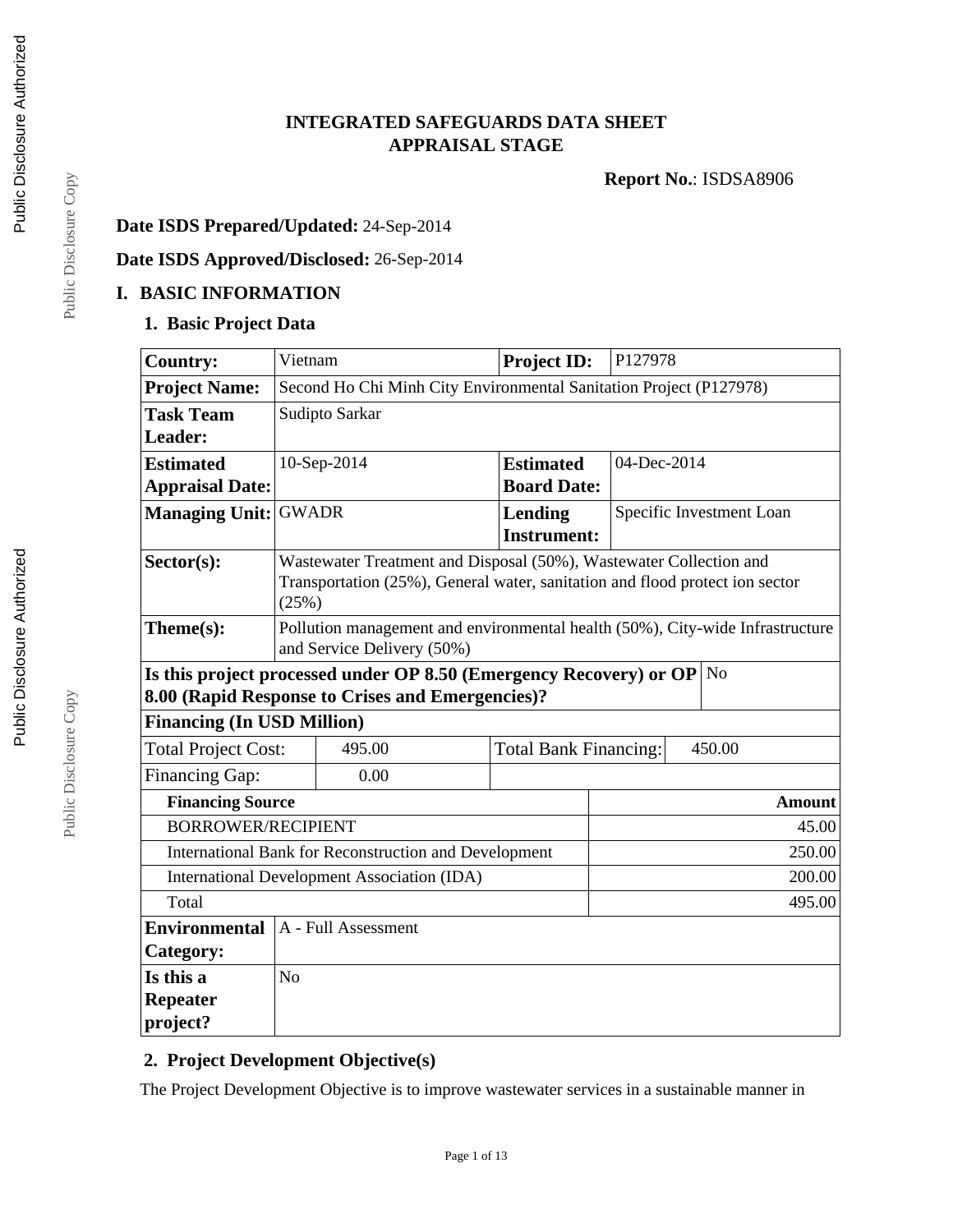selected areas of Ho Chi Minh City (HCMC) and increase awareness on sanitation.

### **3. Project Description**

The project will have the following 5 components. The costs mentioned below are base costs, without price and physical contingencies and Value Added Tax.

Component 1: Interceptor (Base Cost: \$ 63 million). This will be a large diameter pipe (about 3.2 meters in diameter; length of about 8 kilometers) that will convey the wastewater that is currently being discharged on the east side of the Saigon River without treatment to the wastewater treatment plant that will be constructed under the project. The construction of the interceptor will prevent the discharge of untreated wastewater to the Saigon River.

Component 2: Wastewater Treatment Plant (Base Cost: \$ 220 million). This WWTP will treat the wastewater collected in the NLTN basin and in the D2 area. The plant is being designed for a capacity of 480,000 m3/day. The plant will be constructed through a Design Build and Operate contract where the same private company will carry out these three stages. The WWTP will be located near the confluence of the Saigon and Dong Nai rivers and the treated wastewater will be discharged to the Dong Nai River. The site is prone to flooding and as a result flood protection measures are included in the cost estimate.

Component 3: Sewerage in District 2 area (Base Cost: 45 million). Sewers (combined and separated) would be installed in three areas of District 2. The areas that have been selected are priority areas within the district where there is an existing population that needs better sewerage services. These areas are Thao Dien, Binh An, and Bing Trung (East and West; this includes the Cat Lai and the Thanh My Loi wards). In addition, to address the situation that low elevation project areas often become inundated during periods of high tides - when river water flows back to the streets through the combined drains/sewers, non-return valves (flap valves) would be provided on drainage outlets in the project areas to prevent flooding.

Component 4: Project Implementation (Base Cost US\$ 29 million). This will have the following two components:

4a: Construction Supervision. The funds would be used to hire consultants that will supervise the construction during the project implementation period; and

4b: Improving Sanitation Management and Project Implementation. This will include: (a) support to the Implementation Management Agency (IMA) for project implementation; (b) capacity building in HCMC on sanitation management including support to the IMA and the Steering Committee of Flood Control (SCFC), update of the sewerage Master Plan, Information Education Campaign on better sanitation practices, and technical support to the Environmental Learning Center; c) independent safeguard monitoring (social and environmental) and completion of financial audits; and d) equipment to monitor water quality in strategic locations in the Dong Nai and Saigon rivers and in the wastewater treatment plant and the pumping station; and to purchase office equipment for the IMA.

Component 5: Land Acquisition and Operating Cost of IMA (Base Cost: \$ 41 million). This will have the following two components:

5a: Resettlement and Land Acquisition. This will include costs to compensate people that currently own the land where the WWTP will be constructed. This cost will be solely borne by HCMC; and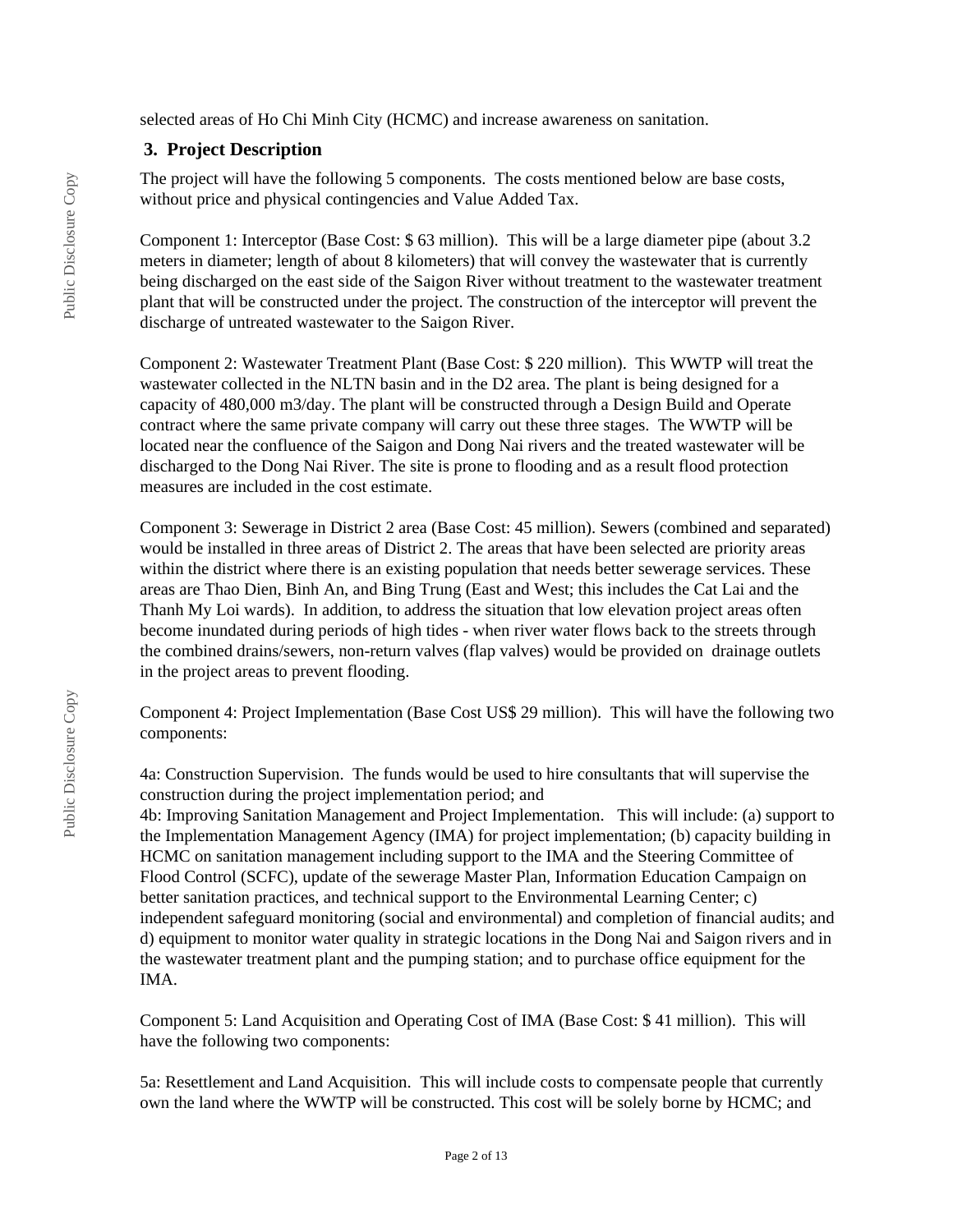5b: Operating cost of the IMA. This is the operating cost of the IMA during the project implementation period, including salaries, fees, and other costs for eight years. The cost will be borne by HCMC.

### **4. Project location and salient physical characteristics relevant to the safeguard analysis (if known)**

The project is a continuation of the previous Bank project HCMC Environmental Sanitation Project (HCMC ES 1) and is necessary to treat the wastewaters collected from the Nhieu Loc - Thi Nghe (NLTN) basin and District 2 (Saigon East Area). The infrastructure that will be installed in the project will entirely be in the District 2 area of the city. The three specific areas of impact are: a) the location where the interceptor (8 km) would be laid; b) location where the wastewater treatment plant (WWTP) will be constructed; and c) location where sewerage lines will be installed in 3 sections of the D2 area.

The WWTP site is located in a flood prone area at the confluence of the national Dong Nai River and the international Saigon River; approximately 35 km downstream of the Hoa An water supply intake that is the raw water source for 65% of the water supply to HCMC. The treated wastewater will be discharged in the Dong Nai River, which is a national river that originates in Vietnam and flows to the South China Sea. The WWTP will be designed as a plant that will satisfy Class A effluent standards, in accordance with Vietnamese Standard QCVN 14-2008. The Class A effluent standard is chosen and endorsed by national regulations to improve the environmental conditions of the city, maintain NLTN river basin water quality, and also protect the Can Gio mangrove national reserve which is located about 30 km downstream south of HCMC.

The Dong Nai river Basin consists of five sub-basins that include the Dong Nai, Be, La Nga and Vam Co Dong. The Dong Nai River is larger than Saigon river; thus the Saigon River is a component of the Dong Nai River once they meet in HCMC at the location where the WWTP will be constructed. Further, after the confluence of the Dong Nai and the Saigon rivers, the river is named the Nha Be River which flows to the East Sea (downstream of the treatment plant, the Nha Be river splits into the Soai Rap River and Tau Bay River before the discharge to East Sea).

The area assigned for the WWTP construction requires 38.47 hectares used in the past (more than 5 years ago) primarily for agricultural purposes. Currently, this area is covered by vegetation (e.g., shrubs, small bushes, nipa, without any mangrove species or protected forest) and located near three creeks. A total of 63 households and 2 companies will be affected by the land acquisition related to the WWTP. The 63 households comprise, 59 land owners and 4 households that have structures in the site (thatch hut, restaurant, and six graves). The WWTP area is not a natural habitat for migratory birds or any protected species.

### **5. Environmental and Social Safeguards Specialists**

Roxanne Hakim (GSURR) Ruxandra Maria Floroiu (GENDR) Tuan Anh Le (GSURR) Thuy Cam Duong (GENDR)

| 6. Safeguard Policies        |     | Triggered?  Explanation (Optional)               |
|------------------------------|-----|--------------------------------------------------|
| Environmental Assessment OP/ | Yes | The Project is proposed as category A as it will |
| BP 4.01                      |     | affect the environment given the construction of |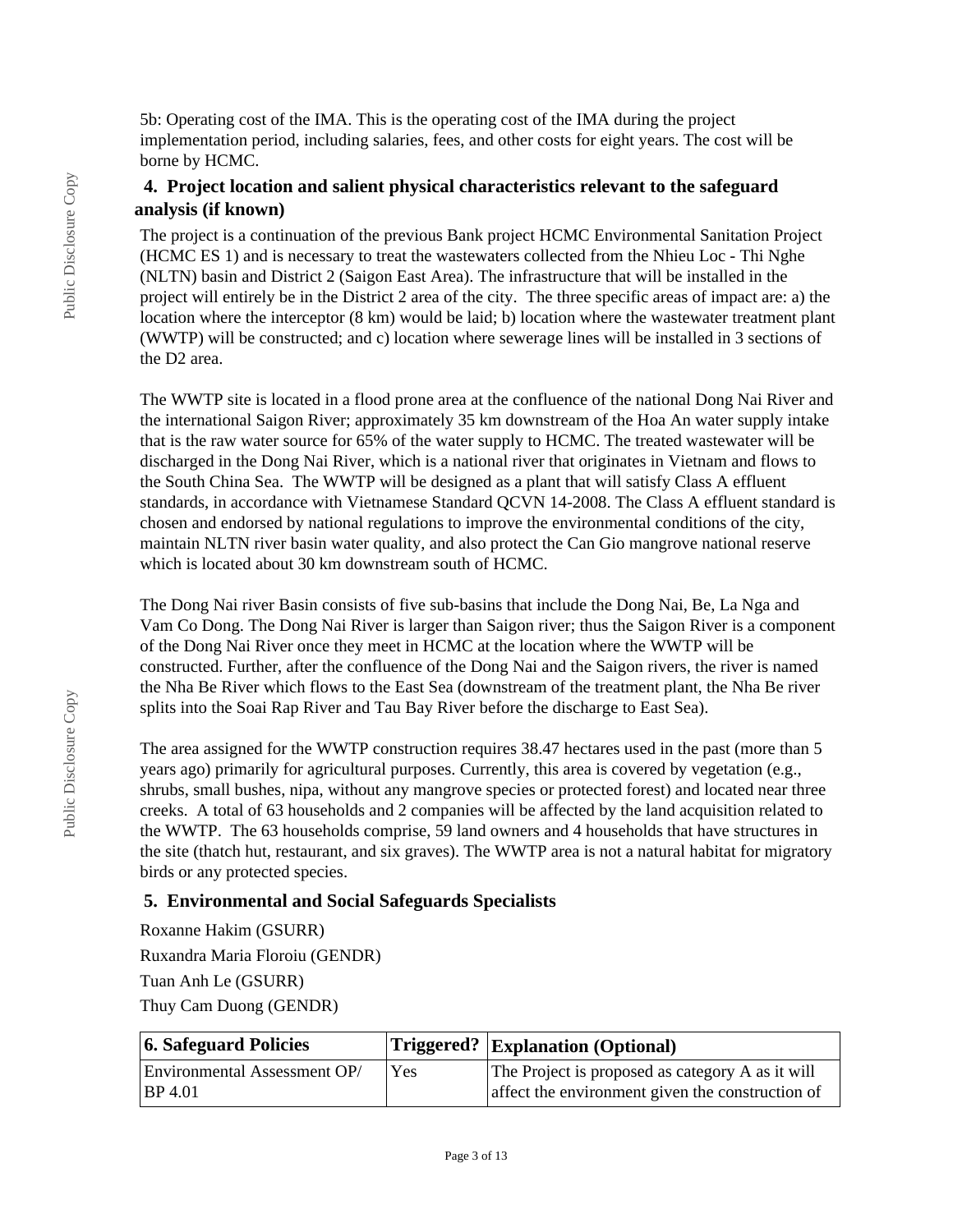|                                            |                | sewers and a large wastewater treatment plant.<br>The main negative impacts of the project would<br>arise from the permanent land conversion/<br>reclamation of the land for the WWTP. Impacts<br>include permanent conversion into other uses,<br>change in landscape, and loss of land for the<br>project affected people. During construction<br>there will be impacts on water quality and<br>vegetation due to noise, dust pollution, and traffic<br>management. At the operational stage, the<br>environmental concerns are related to the odor<br>that may be generated from the plant and<br>operations and maintenance activities, including<br>the handling of the sludge generated by plant.<br>The Environmental Impact Assessment (EIA) for<br>the project has identified the environmental issues<br>and relevant mitigation actions have been<br>proposed. The EIA also reports on a water<br>quality modeling that was done for the project<br>which indicates that the quality of the water in the<br>Saigon river will improve due to project<br>interventions. |
|--------------------------------------------|----------------|-----------------------------------------------------------------------------------------------------------------------------------------------------------------------------------------------------------------------------------------------------------------------------------------------------------------------------------------------------------------------------------------------------------------------------------------------------------------------------------------------------------------------------------------------------------------------------------------------------------------------------------------------------------------------------------------------------------------------------------------------------------------------------------------------------------------------------------------------------------------------------------------------------------------------------------------------------------------------------------------------------------------------------------------------------------------------------------|
| Natural Habitats OP/BP 4.04                | Yes            | The policy is being triggered as the project would<br>have both positive and negative impacts on<br>natural habitats such as rivers. Additionally, the<br>construction of the WWTP would be permanently<br>convert land into other uses, for which regular<br>vegetation would be cut and one creek diverted to<br>another location. Further, a national natural<br>reserve (Can Gio mangrove area) is located about<br>30 km downstream of the WWTP site. During<br>the preparation of the EIA, no endangered species<br>were located.                                                                                                                                                                                                                                                                                                                                                                                                                                                                                                                                           |
| Forests OP/BP 4.36                         | N <sub>o</sub> | There are no forest areas that would be affected<br>by the project interventions. The project is located<br>in a highly urbanized area and it will not affect<br>any forests. The site that will be permanently<br>converted as part of the WWTP construction does<br>not have mangrove stands/forests. The Can Gio<br>forest park is located about 30 km downstream<br>but is not affected by the project.                                                                                                                                                                                                                                                                                                                                                                                                                                                                                                                                                                                                                                                                       |
| Pest Management OP 4.09                    | N <sub>o</sub> | The project activities are not expected to use<br>pesticides, or to lead to increased usage of<br>pesticides.                                                                                                                                                                                                                                                                                                                                                                                                                                                                                                                                                                                                                                                                                                                                                                                                                                                                                                                                                                     |
| Physical Cultural Resources OP/<br>BP 4.11 | Yes            | The construction of the WWTP will require the<br>relocation of six graves of local peoples. Chance                                                                                                                                                                                                                                                                                                                                                                                                                                                                                                                                                                                                                                                                                                                                                                                                                                                                                                                                                                                |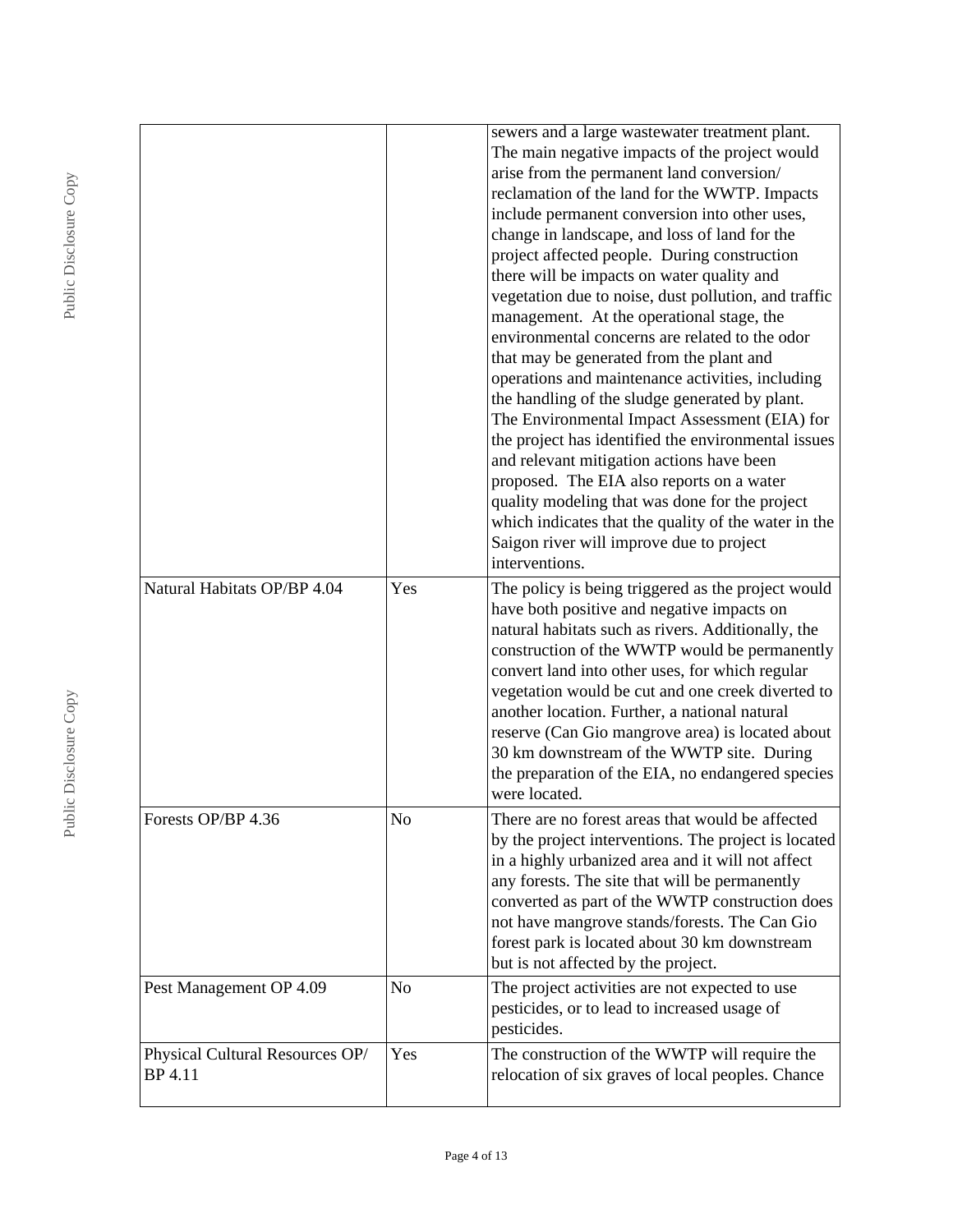|                                                   |                | find provisions are reflected in the EMP and will<br>be included in the construction contracts, which<br>will outline the process to be carried out to protect<br>other physical cultural resources in case they are<br>located or affected during construction.                                                                                                                                                                                                                                                                                                                                                    |
|---------------------------------------------------|----------------|---------------------------------------------------------------------------------------------------------------------------------------------------------------------------------------------------------------------------------------------------------------------------------------------------------------------------------------------------------------------------------------------------------------------------------------------------------------------------------------------------------------------------------------------------------------------------------------------------------------------|
| Indigenous Peoples OP/BP 4.10                     | N <sub>o</sub> | The Social Assessment and screening carried out<br>during the early phase of project design<br>confirmed that there are no groups that qualify as<br>Ethnic Minorities (as per OP 4.10) are present in<br>the project area.                                                                                                                                                                                                                                                                                                                                                                                         |
| <b>Involuntary Resettlement OP/BP</b><br>4.12     | Yes            | The project will involve land acquisition and<br>resettlement of people due to construction<br>activities. A Resettlement Policy Framework has<br>been prepared for activities where the<br>infrastructure footprint is not yet confirmed<br>through approved designs for the construction<br>(Components 1 and 3) and a Resettlement Action<br>Plan has been prepared for Component 2 as the<br>boundary of the WWTP has been defined. A Due<br>Diligence has also been completed for areas that<br>will be needed for the project and where land<br>acquisition had been done prior to project<br>identification. |
| Safety of Dams OP/BP 4.37                         | N <sub>o</sub> | The Project will not finance any activities related<br>to the construction of dams nor affect operations<br>of existing dams or affiliated reservoirs.                                                                                                                                                                                                                                                                                                                                                                                                                                                              |
| Projects on International<br>Waterways OP/BP 7.50 | Yes            | The policy is triggered due to the location of the<br>project site. However, exceptions to the<br>requirement to notify riparian states also apply, as<br>explained below in Section II A.                                                                                                                                                                                                                                                                                                                                                                                                                          |
| Projects in Disputed Areas OP/BP<br>7.60          | N <sub>0</sub> | The project is not located in disputed areas.                                                                                                                                                                                                                                                                                                                                                                                                                                                                                                                                                                       |

# **II. Key Safeguard Policy Issues and Their Management**

# *A. Summary of Key Safeguard Issues*

**1. Describe any safeguard issues and impacts associated with the proposed project. Identify and describe any potential large scale, significant and/or irreversible impacts:**

Social Aspects

The Social Assessment carried out during project preparation confirms that the overall social impact of the project is positive as polluted wastewater will be treated; and adverse impacts are primarily in the area of land acquisition. There are no impacts on ethnic minority or socially discriminated sub-groups in the project area.

Due to the project interventions, there are three areas where there will be land acquisition: (a) Component 1 - the linear area where the interceptor (about 8 km of pipe) will be installed; (b)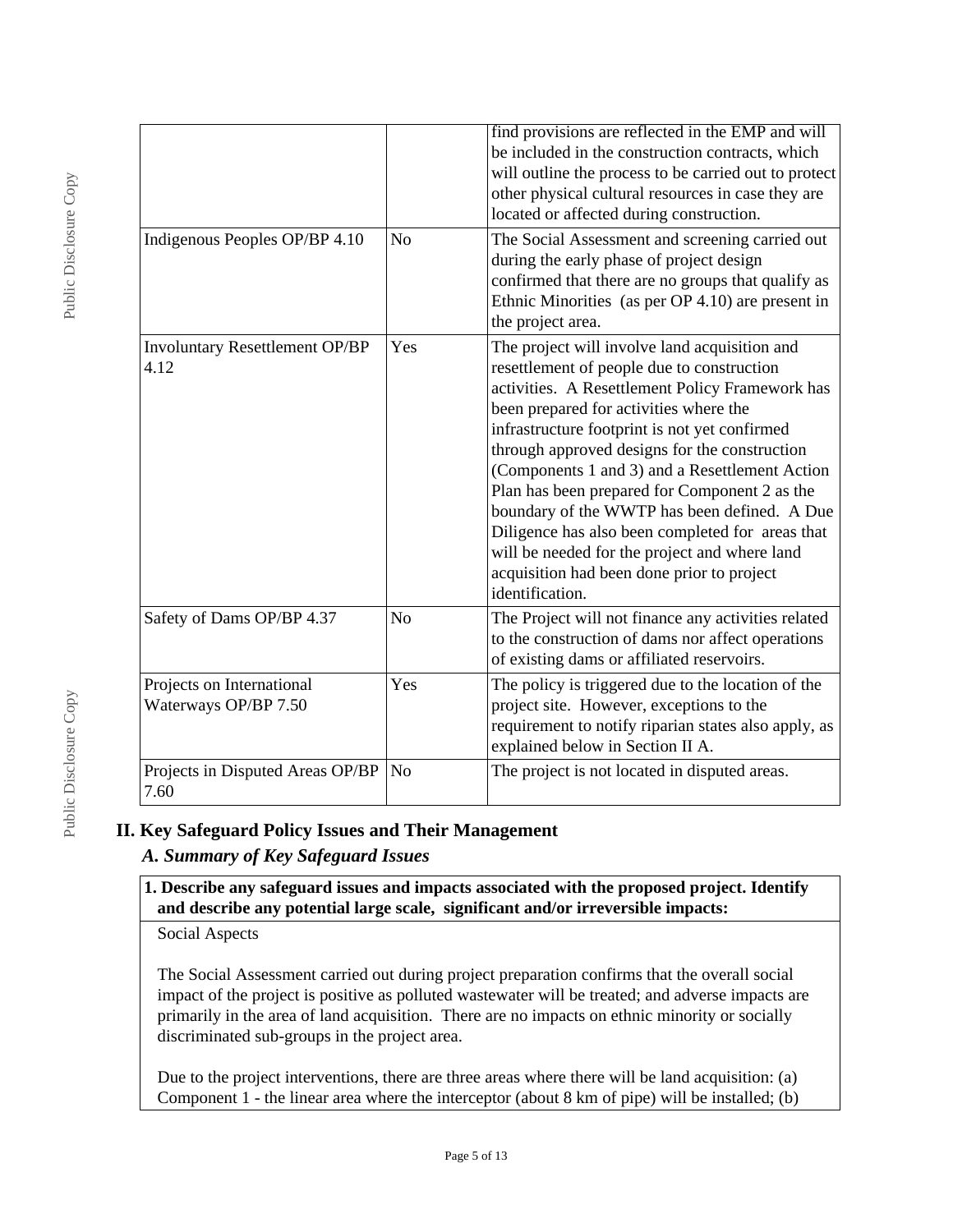Component 2 - the area where the Wastewater Treatment Plant (WWTP) will be built; (c) Component 3 - the catchment area of District 2 that will be impacted by the sewage system connected to the interceptor.

For the WWTP investment, there will be permanent acquisition of land totaling 38.47 ha. In total there are 63 affected households and 2 Companies who would be compensated as per Bank policies. Of this total, 59 households and 2 Companies own agricultural land but this is not currently being used for any production. In addition, 4 households (who do not own land) have structures (huts and graves) that will be affected. However, the livelihood of these households will not be affected due to the loss of the structures. There are no vulnerable households affected. Furthermore, there are 14 households (out of 59 landowners, 2 companies, and 2 households that have structures in the proposed WWTP area) which could not be reached, despite several public announcements requesting land owners to attend the consultations. Records indicate that all these 14 households own land in the area demarcated for the WWTP. However, this land is not being used for any productive purposes. The authorities are still in the process of trying to get updated addresses and contact details of these households as many are not currently in the HCMC area. In the event that these households are not contactable, and the civil works have to commence, the estimated compensation amount for each household will be held in an escrow account, with interest as indicated in the RAP. This will ensure that such households are not denied their due entitlements and these would be provided once they are located.

For the project activities in components 1 and 3, the exact footprint of the civil works and impacts are not yet known. These will be detailed during project implementation as these activities are further designed. The provisions of the Resettlement Policy Framework will apply for land acquisition and resettlement for these areas.

For two areas of the project, land acquisition took place prior to project preparation: (a) the Da Phuoc landfill site that will accept the sludge from the WWTP (the project started in 2004 and land acquisition started in 2005); and (b) two sections of the WWTP area, which were previously acquired by two companies (3.2 ha. owned by Saigon Industrial Zone Development Company where the company paid compensation in 2002; and 1.88 ha. owned by Thanh My Loi Company where compensation was paid between 2007 and 2013). The due diligence undertaken as part of project preparation indicates that the land acquisition process that was carried out in these project areas is in compliance with relevant regulations in Vietnam and meets the overall objectives of OP 4.12.

For the area under which the interceptor would be laid, land acquisition is onging for a limited portion (for 4 shafts out of 22) for a housing development project by Thanh My Loi Company, not connected to the Bank project. This process of land acquisition which affects 13 households is not completed, although it started in 2007. Within the area to be acquired by the Thanh My Loi Company, land will be required temporarily (during construction) and permanently (for manholes) for 4 shafts of the interceptor as part of the project. The Thanh My Loi Company plans to acquire the land following applicable regulations and IMA would subsequently acquire the area needed for the four shafts. However, by December 2015, if the company has not acquired the land where the four shafts would be constructed, the IMA would acquire the land directly from the current landowners. Compensation to either party would be paid as per the RPF and in both cases the land acquisition for this portion would be monitored through the RAP. Monitoring of ongoing resettlement of these 13 households will be done under the WWTP RAP.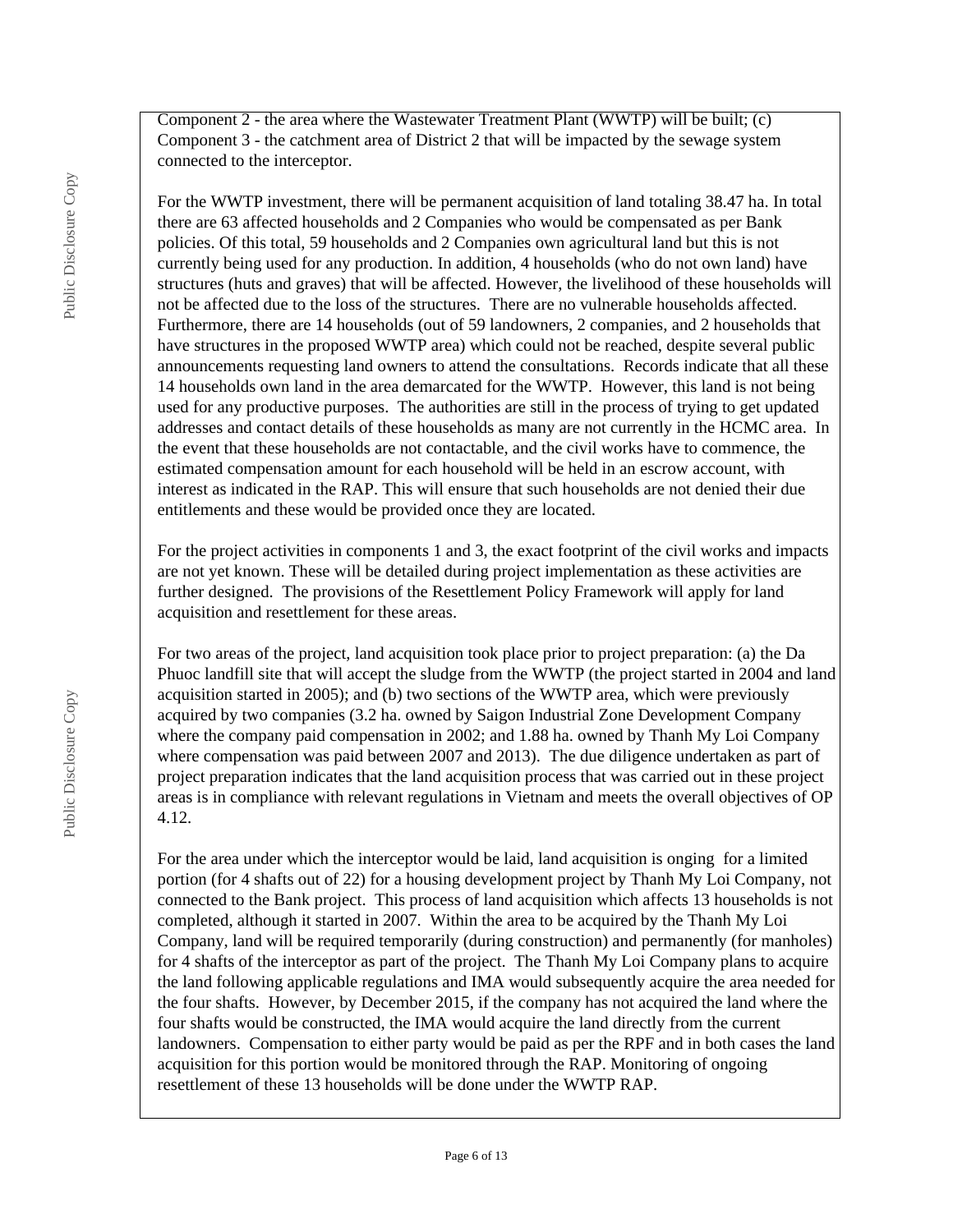In summary, of the above points, there are two issues related to social impacts that would need attention from the IMA during project implementation:

(a) Locating and compensating 14 households that have not been consulted in the WWTP area. These households need to be located and compensated as per the RAP. In the event that these households cannot be reached and the civil works must commence, the estimated compensation amount will be held in an escrow; and

(b) Monitoring resettlement and compensation for 13 households in the area of the interceptor. As mentioned above, for the project, land will be acquired either from the current land owners or the Thanh My Loi Company. Compensation to either party would be paid as per the RPF and in both cases the land acquisition for this portion would be monitored through the RAP.

#### Environment Aspects

Overall, the project will improve the environmental conditions in HCMC as the discharge of untreated wastewater will cease. Water quality modeling has indicated that the quality of water in the Saigon River will improve. The project will also help to increase the sewerage and drainage coverage in the D2 area of HCMC which will enhance the urban development of the area in a sustainable matter.

The construction related impacts are likely to be localized and can b e prevented or reduced to acceptable levels by applying proper construction standards and practices. Such potential impacts are related to: (i) air pollution/dust, noise, vibration due to heavy machinery, and increased traffic in the construction area; (ii) improper disposal of construction related waste; (iii) temporary pollution of soil and surface waters due to accidental spillage of fuel and oil from construction activities; (v) safety hazards including worker safety; (vi) damage to existing vegetation and diversion of one creek at the location of the wastewater treatment plant; and (vii) impacts to physical cultural resources (i.e., six graves). These impacts can be properly managed during the construction phase by the contractor and closely supervised by the IMA, the Project Implementation Team and the supervision engineer in line with the site-specific EMP provisions.

Due to the construction activities, local vegetation and landscape will be affected. Specifically, the vegetation (which includes shrubs and Nipa bushes with no affiliation to mangroves) at the WWTP site will be removed and also a creek that is located in the site will be diverted to another location/creek within the site. The relocation of the creek will be carried out by the contractor that will construct the wastewater treatment plant; the final design for diverting the creek would be based on hydrological and environmental conditions along with flood protection measures that would be needed for the site; the creek diversion activity may create erosion and sedimentation along the receiving creek due to additional flows, yet the detail design will assess the level of this impact accordingly. At the WWTP site, the main impact would be from: the permanent loss of agricultural land (about 74% of the land is agricultural), movement of six graves, and removal of the temporary shelters. The relocation of the creek (flow of about 150 m within the site) will be done in line with the overall flood control measures that are being considered in the site and as a result the hydrology of the area is not expected to be altered significantly.

During the implementation phase, the two issues that need to be addressed are linked primarily to the plant operation and maintenance: odor from the plant should not affect the population and the transfer of sludge from the WWTP to the Da Phuoc landfill should be completed in a proper way. In addition, it would be important to address flood risks as the WWTP is located in a flood prone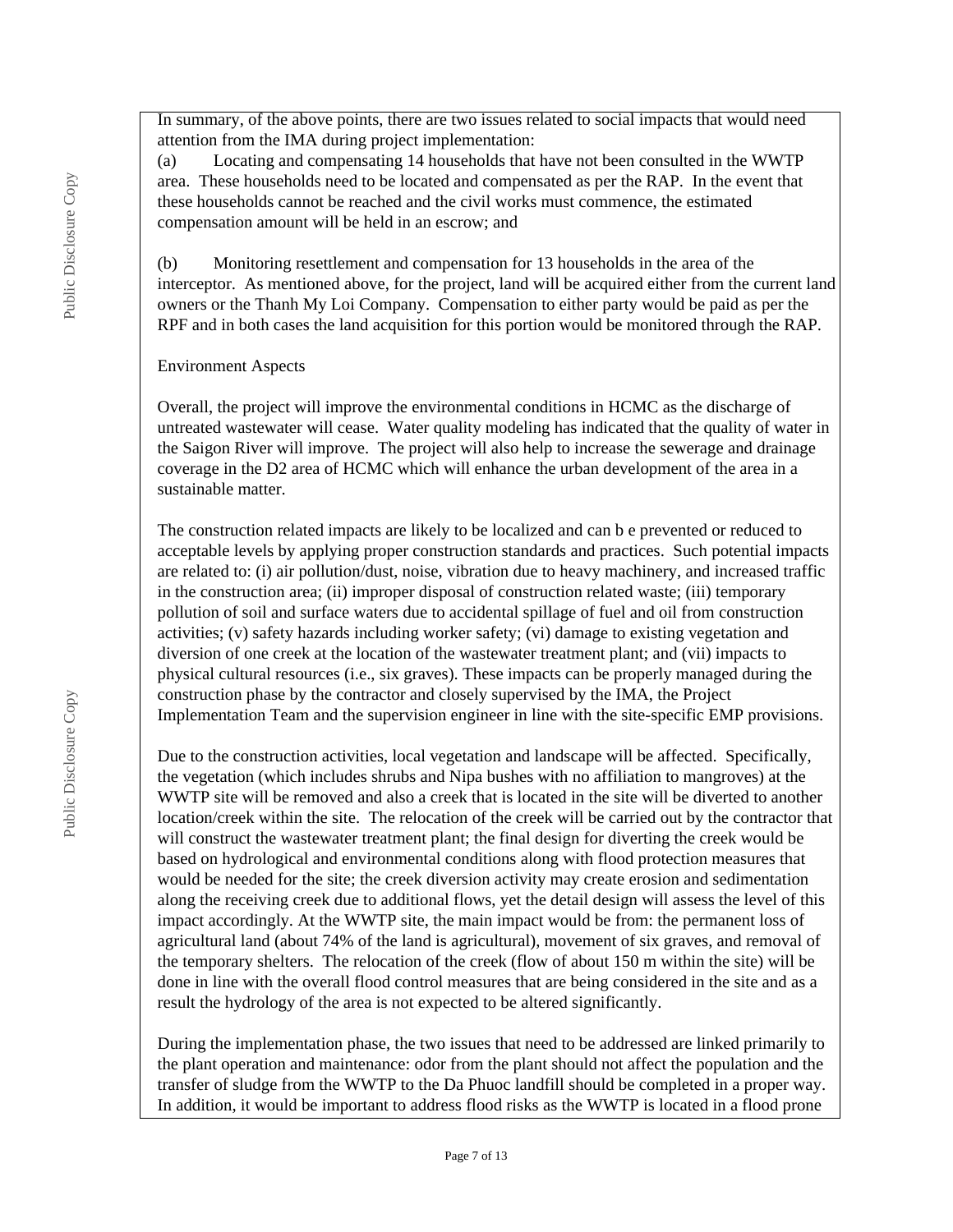#### area.

Cumulative impacts - The interventions that are being carried out by HCMC under the project are long term in nature and in line with the overall Master Plan of the city to improve wastewater management. The water quality in the Saigon River will improve and also the installation of the sewers in District 2 will support the economic development of the area. In the longer term, environmental concerns could arise during the transfer of the sludge to the landfill and operations of the treatment plant (meeting effluent standards, meeting odor requirements etc.) and these processes would be managed through the regulatory mechanisms that are already in place today. Furthermore, cumulative impacts (water, air and soil quality) will arise as several other infrastructure investments are being carried out by the city (these are not part of the project and they are financed by the city). The impacts of these activities will be analyzed separately as the projects are prepared and it is expected that the HCMC authorities will ensure that the quality of the Saigon river will not be affected.

The Bank's policy on Physical Cultural Resources (OP 4.11) is triggered as six graves will be moved at the WTTP site. Adequate consultation took place and compensation will be provided to the affected persons as per Bank policies before commencement of works. The work contracts will include chance find procedures in case such instances come up during the construction period.

OP 7.50 on International Waterways is triggered as the project is located on the Saigon River which is an international river. Water quality modeling carried out for the project illustrates that there will be an improvement in the water quality of the Saigon river as the discharge of untreated wastewater collected in the NLTN basin will be eliminated. In addition, the sewerage investments in the District 2 area will prevent the discharge of wastewater to the Saigon River which will also contribute to the clean-up of the river (a portion of this wastewater currently is eventually discharged to the Saigon River through the various combined sewerage systems). Thus, the exception in paragraph 7 (a) of the policy applies as the water quality in the Saigon River will not be adversely affected. In addition, considering that (i) the Dong Nai River is a tributary that runs exclusively within Vietnam; (ii) Vietnam is the lowest downstream riparian of the Saigon River and the Nha Be River which forms at the confluence of the Dong Nai and the Saigon; and (iii) the project does not cause appreciable harm to other states, the exception to the riparian notification under paragraph 7(c) of OP 7.50 also applies. The exception to the notification requirement has been cleared by the Bank's legal department and confirmed by Bank management through a memo dated September 9, 2014.

OP 4.04 on Natural Habitats is triggered. This policy is being triggered as the project will have positive and negative impacts on natural habitats such as rivers; additionally, the WWTP site is near a natural national reserve area in Can Gio (30 km downstream). Site survey conducted during the preparation of the EIA did not indicate that there are any endangered species in the location of the treatment plant, which will be permanently converted for the construction. One creek located at the site will be diverted towards another one during the construction of the wastewater treatment plant, taking into account the hydrological and environmental considerations that will be provided during the detailed de sign. Appropriate mitigation measures for the movement of the creek, including prevention of erosion and sedimentation as well as flood mitigation will be reflected in the site specific EMP (revised once the design is finalized).

**2. Describe any potential indirect and/or long term impacts due to anticipated future activities in the project area:**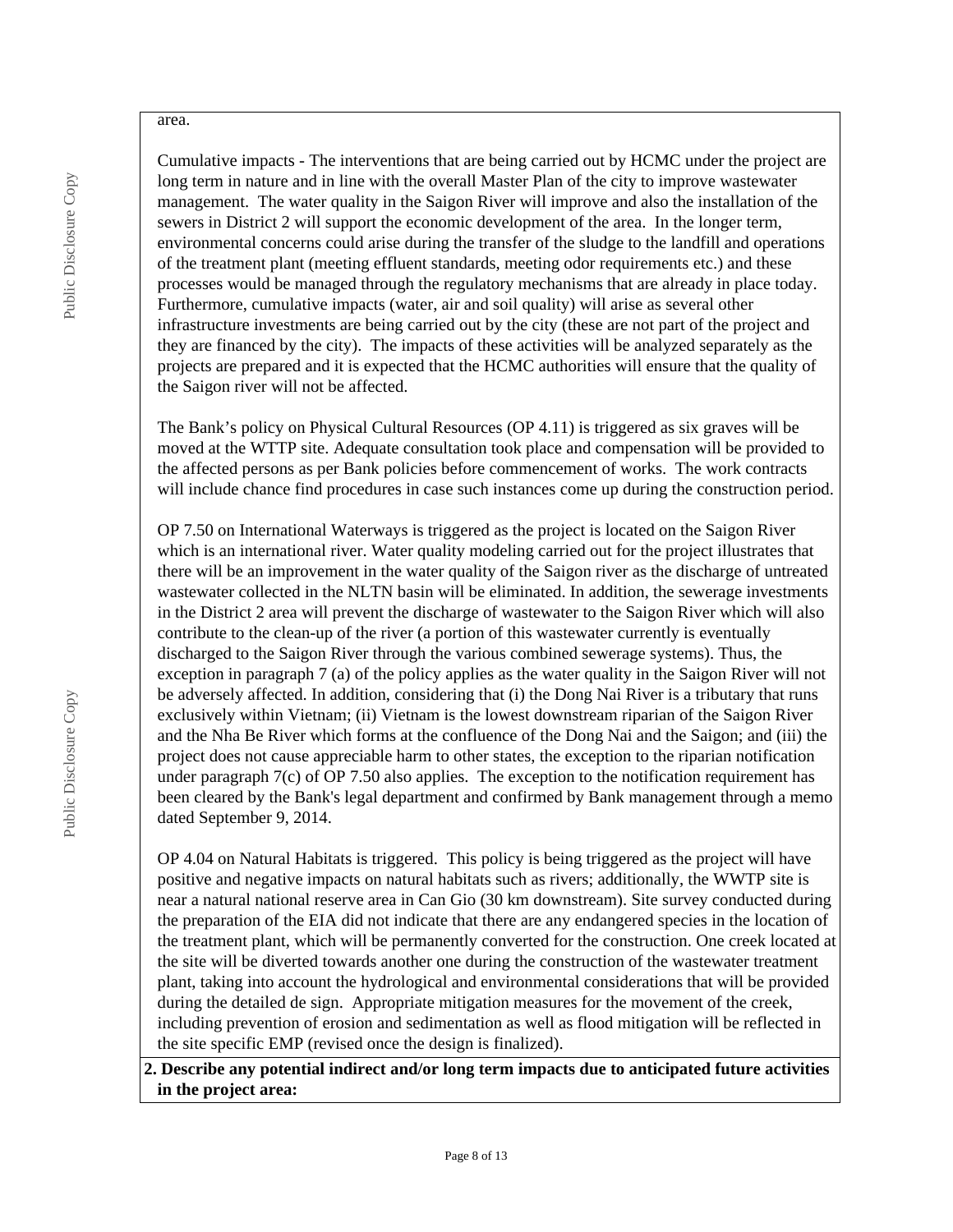Once the project is completed, the environmental conditions will improve. It is also expected that with the sewerage investments in the D2 area, the value of the property in the project locations will increase. This was the experience from the first phase of the project (HCMC ES1) where the value of property in the NLTN area increased significantly due to the drains that were installed under the project. Impacts may occur in the event of accidental discharge of untreated wastewater due to the malfunction of the plant or during flood events.

### **3. Describe any project alternatives (if relevant) considered to help avoid or minimize adverse impacts.**

Project alternatives that were considered included: a) alternative sites for WWTP. There were three locations considered: Thu Thiem (location 1), Cat Lai (location 2), and Nha Be (location 3). Factors such as urban development and proximity to the current wastewater discharge were considered to select Location 2 for the WWTP site; b) three alternative routes were also considered for the interceptor and the route that was chosen was based on minimizing disruption in the city.

Also, 4 technologies were reviewed for the wastewater treatment plant: a) Conventional Activated Sludge (CAS); b) Sequencing Batch Reactor (SBR); c) Bio-filtration (BF); and d) Trickling Filter. All four processes are considered fully suitable to meet the effluent standards. Bidders will have the option to bid on any of these four technologies or an alternative technology to meet the effluent standards. The bidder that will have the lowest life cycle cost (capital cost plus discounted operating cost) will be selected as the Design-Build-Operate (DBO) contractor which will have a contract with HCMC for at least years. The DBO contractor is expected to design and build the plant in 5 years and will operate the plant for at least another 5 years.

#### **4. Describe measures taken by the borrower to address safeguard policy issues. Provide an assessment of borrower capacity to plan and implement the measures described.**

The project will be implemented by the Implementation Management Agency (IMA) which has developed capacity on safeguard issues during the preparation phase of the project. In addition, the IMA has worked with the Bank before under the first phase of the project HCMC ES1 and is familiar with the Bank's safeguard policies. The IMA will receive specific training and capacity building on environmental and social safeguards relevant to EMP and RAP implementation and will be also supported by consultants to ensure that the Bank's policies are being followed and that the aim of the project is met. In addition, within the IMA experienced staff will be assigned to work on social and environmental issues. Furthermore, the environmental and safeguard activities of the project will be audited on a semi-annual basis. Capacity building and training will also focus on worker health and safety. The training programs for workers will be conducted according to construction contracts between the IMA and contractors. Public information program and community relation will be developed during the preconstruction, construction and operation phases, as part of the Information Education and Communication activities on sanitation. The project also supports the creation and operation of an Environmental Learning Center that will promote awareness on sanitation which in turn will contribute to improving the environment and reducing health risks.

IMA has taken the lead in the following measures to address the above safeguard risks: For the social impacts, 3 instruments have been prepared through consultation with affected households: (i) a Resettlement Action Plan (RAP) has been prepared that outlines the measures that would be taken to compensate the affected population due to the construction of the wastewater treatment plant. The RAP outlines the compensation measures, legal structure,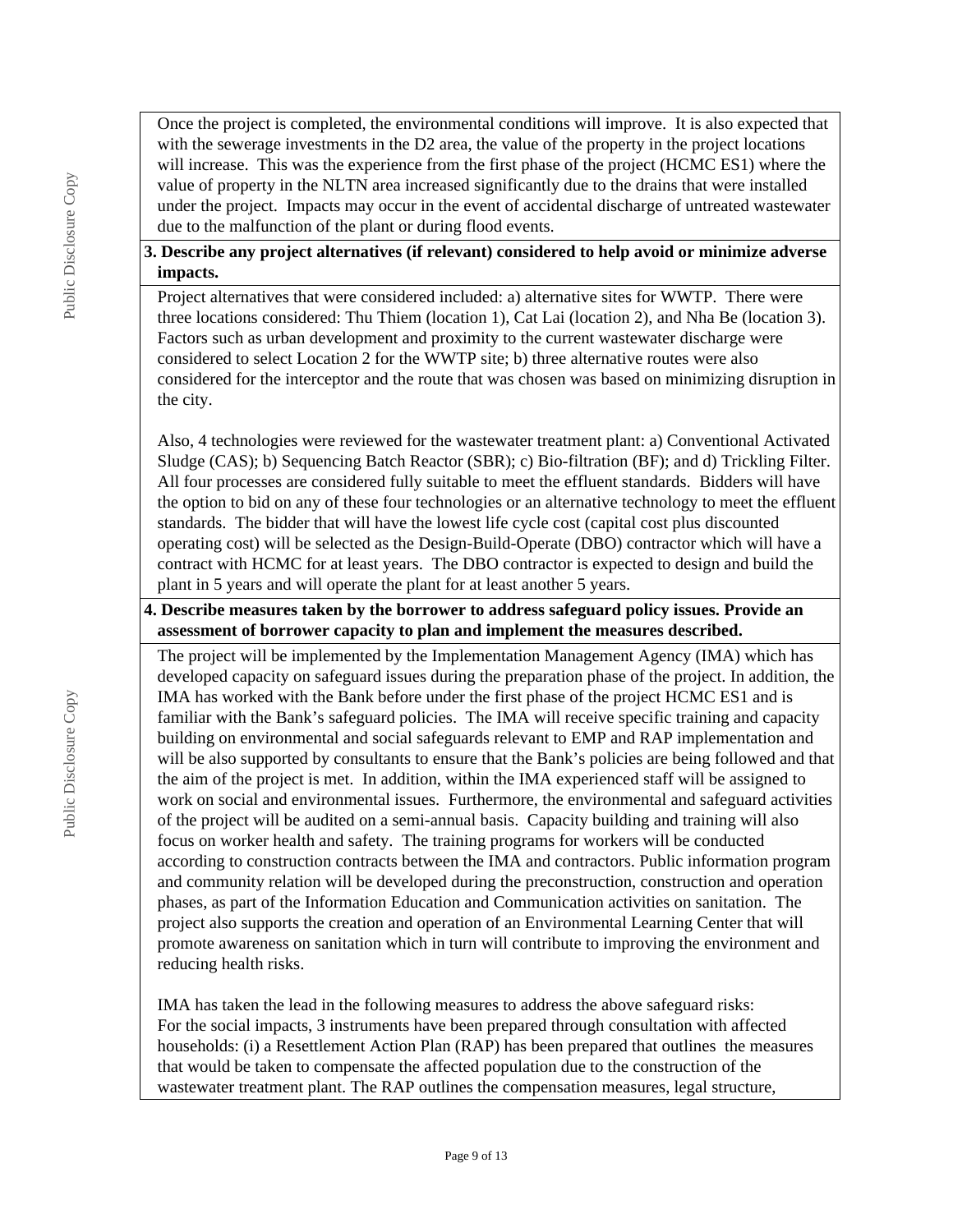grievance procedures and implementation and monitoring arrangements. A cut-off date of 14 July, 2014 was applied to determine eligibility for compensation under the RAP; (ii) a Resettlement Policy Framework (RPF) has been prepared that lays out the plan on how the affected population for the construction of the interceptor and the sewage in the D2 area would be compensated in case there is need for resettlement and land acquisition; and (iii) a Due Diligence (DD) prepared jointly by the Bank and client, which has confirmed that there are no legacy or pending issues requiring action in this project. The DD involved several rounds of consultation with affected households and verification of documents such as compensation payment records of the private Companies. There is some ongoing resettlement, involving 13 households, in the interceptor area for a housing project carried out by the Thanh My Loi Company and not connected to the Bank project. The resettlement of these households will be monitored through the RAP of the project.

Additionally, a Social Assessment (SA) was carried out during project preparation between 2011 and 2014. The SA consulted with the potential beneficiary population to inform project design, resulting in gender informed activities like the IEC campaign targeting households. Overall, the HCMC authorities carried out extensive consultation with the project affected people (a total of 6 consultations took place) to reach out to the public.

For the environmental impacts, an Environmental Impact Assessment (EIA) has been prepared which includes an Environmental Management Plan (EMP). The EIA identifies the environmental issues related to the treatment plant and has outlines the mitigation measures. Also, the EIA includes a brief due diligence at the Da Phuoc landfill, at which sludge from the treatment plant is expected to be transported, treated and disposed. The landfill is located in Da Phuoc commune (Binh Chanh District) and construction started in April 2014 (planned for 2 phases during 2014-2016, respectively 2017-2020).

Based on HCMC People Committee's decision, this landfill will be developed by the GREEN SAIGON company as part of the Da Phuoc Sludge Treatment Plant over an area of 47ha, located at the Da Phuoc Waste Treatment Complex and Cemetery. This company will treat only nonhazardous sludge; therefore, sludge will be tested before being considered for treatment by this company at this location. A Memorandum of Agreement (Document 32/BB-VSMTTP) was signed by IMA and GREEN SAIGON Company on July 24, 2014 based on which sludge generated by the HCMC ESP2 WWTP will be received and treated at Da Phuc landfill.

Finally, an Environmental and Social Management Framework (ESMF) has been prepared for the D2 sewerage investments which provides guidance on how cross cutting environmental and social issues will be handled during implementation.

**5. Identify the key stakeholders and describe the mechanisms for consultation and disclosure on safeguard policies, with an emphasis on potentially affected people.**

The stakeholders were identified during the preparation of the Social Assessment (SA) and the EIA. There are two types of stakeholders: those living close to the project locations; and the larger population of HCMC.

A robust consultation process took place for the preparation of the project. A total of seven consultations took place in preparation for the project (4 for social and 3 for environment) to seek the opinion of the public that live in the project area. There is broad support for the project and the citizens are looking forward to the environmental sanitation improvement that will materialize due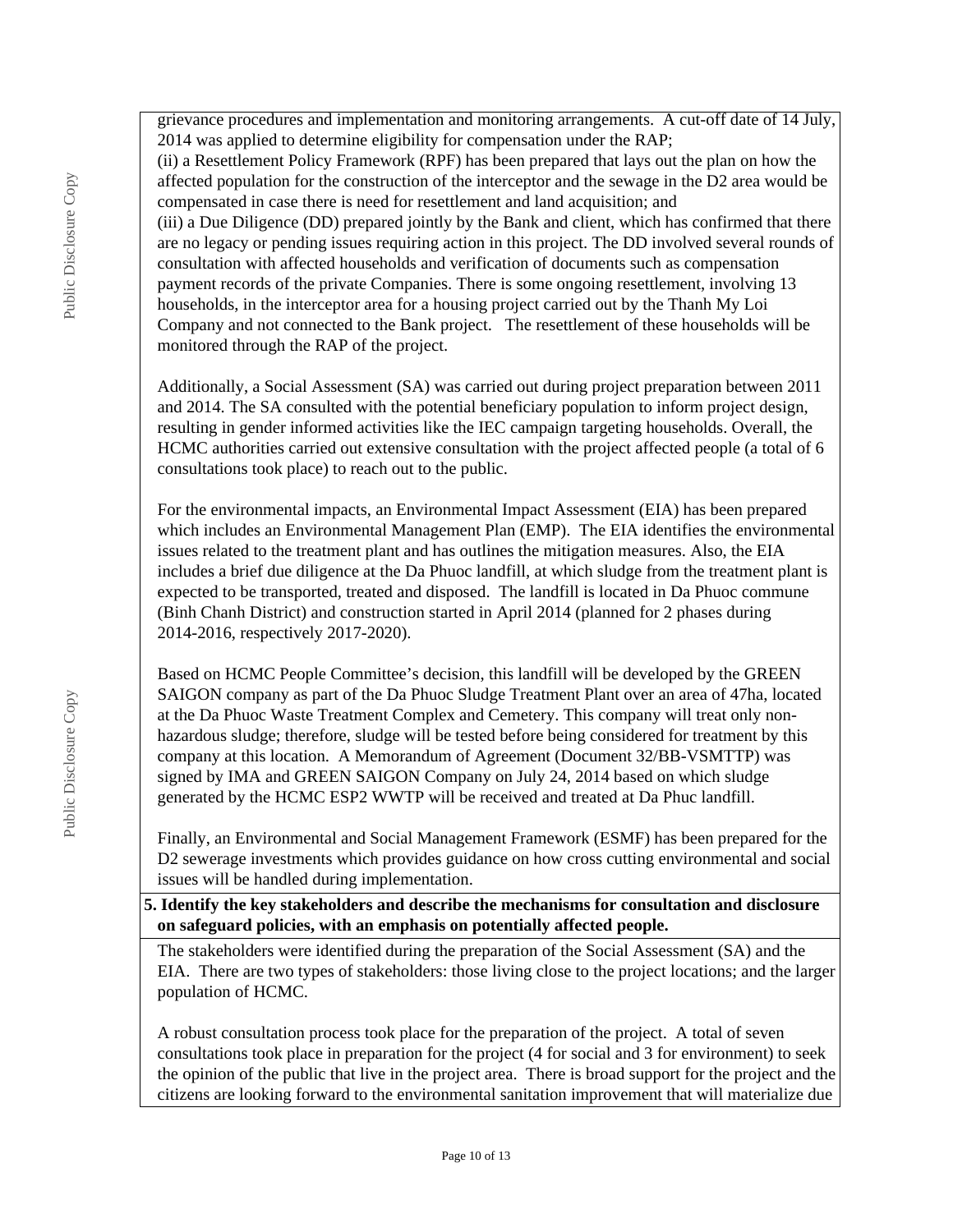to interventions support by the project.

The project will benefit HCMC as the water quality in the Saigon river – which flows through the city – will improve. The project will also support the creation of an Environmental Learning Center (ELC) and promote behavior change in sanitation through Information Education and Communication campaigns. These efforts will reduce health risks due inadequate sanitation practices and benefit the entire population of the city.

The safeguard documents have also been disclosed as per Bank's policy. The draft EIA and the ESMF were disclosed on July 15, 2014 to the Bank's Infoshop. In addition, the Executive Summary of the EIA was disclosed to the Bank's Board on July 18, 2014. The draft social safeguard documents were disclosed on July 10, 2014 to the Bank's Infoshop.

### *B. Disclosure Requirements*

| Environmental Assessment/Audit/Management Plan/Other                                                                                                                                                                 |             |  |  |  |
|----------------------------------------------------------------------------------------------------------------------------------------------------------------------------------------------------------------------|-------------|--|--|--|
| Date of receipt by the Bank                                                                                                                                                                                          | 25-Jun-2014 |  |  |  |
| Date of submission to InfoShop                                                                                                                                                                                       | 15-Jul-2014 |  |  |  |
| For category A projects, date of distributing the Executive<br>Summary of the EA to the Executive Directors                                                                                                          | 18-Jul-2014 |  |  |  |
| "In country" Disclosure                                                                                                                                                                                              |             |  |  |  |
| 29-Aug-2014<br>Vietnam                                                                                                                                                                                               |             |  |  |  |
| Comments:                                                                                                                                                                                                            |             |  |  |  |
| <b>Resettlement Action Plan/Framework/Policy Process</b>                                                                                                                                                             |             |  |  |  |
| Date of receipt by the Bank                                                                                                                                                                                          | 18-Jun-2014 |  |  |  |
| 10-Jul-2014<br>Date of submission to InfoShop                                                                                                                                                                        |             |  |  |  |
| "In country" Disclosure                                                                                                                                                                                              |             |  |  |  |
| Vietnam                                                                                                                                                                                                              | 14-Jul-2014 |  |  |  |
| Comments:                                                                                                                                                                                                            |             |  |  |  |
| If the project triggers the Pest Management and/or Physical Cultural Resources policies, the<br>respective issues are to be addressed and disclosed as part of the Environmental Assessment/<br><b>Audit/or EMP.</b> |             |  |  |  |
| If in-country disclosure of any of the above documents is not expected, please explain why:                                                                                                                          |             |  |  |  |

### *C. Compliance Monitoring Indicators at the Corporate Level*

| <b>OP/BP/GP 4.01 - Environment Assessment</b>                                                                |                                                                              |  |  |  |  |  |
|--------------------------------------------------------------------------------------------------------------|------------------------------------------------------------------------------|--|--|--|--|--|
| Does the project require a stand-alone EA (including EMP)<br>report?                                         | Yes $\lceil \times \rceil$ No $\lceil \cdot \rceil$ NA $\lceil \cdot \rceil$ |  |  |  |  |  |
| If yes, then did the Regional Environment Unit or Practice<br>Manager (PM) review and approve the EA report? | Yes [×] No [ ] NA [ ]                                                        |  |  |  |  |  |
| Are the cost and the accountabilities for the EMP incorporated<br>in the credit/loan?                        | Yes $[\times]$ No $[\ ]$ NA $[\ ]$                                           |  |  |  |  |  |
| <b>OP/BP 4.04 - Natural Habitats</b>                                                                         |                                                                              |  |  |  |  |  |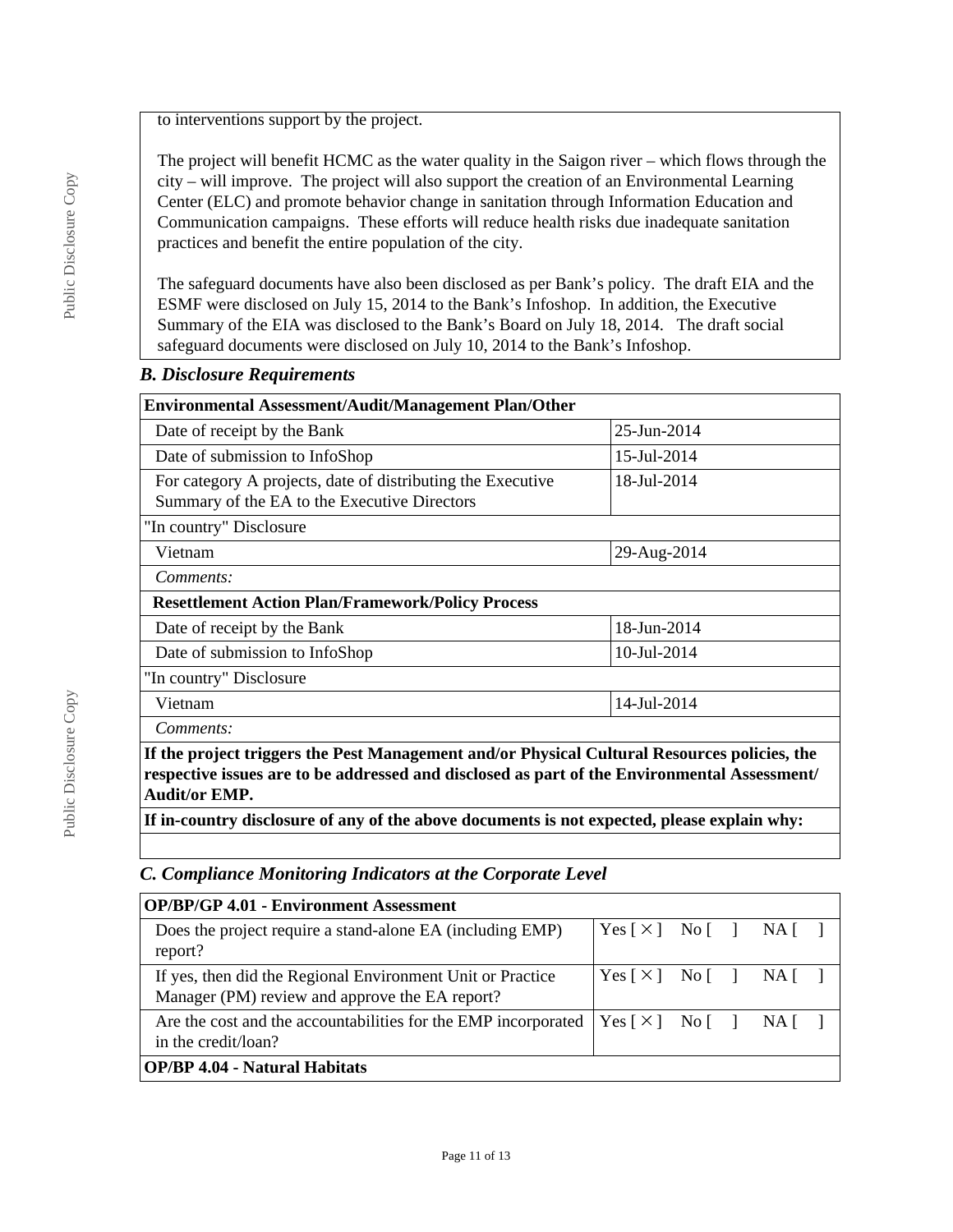| Would the project result in any significant conversion or<br>degradation of critical natural habitats?                                                                                    |                                          | Yes $[ ]$ No $[ \times ]$ NA $[ ]$              |                                 |
|-------------------------------------------------------------------------------------------------------------------------------------------------------------------------------------------|------------------------------------------|-------------------------------------------------|---------------------------------|
| If the project would result in significant conversion or<br>degradation of other (non-critical) natural habitats, does the<br>project include mitigation measures acceptable to the Bank? | Yes $\lceil$<br>$\mathbf{1}$             | No [                                            | NA[X]                           |
| <b>OP/BP 4.11 - Physical Cultural Resources</b>                                                                                                                                           |                                          |                                                 |                                 |
| Does the EA include adequate measures related to cultural<br>property?                                                                                                                    | Yes [ $\times$ ]                         | No <sub>1</sub><br>-1                           | NA [                            |
| Does the credit/loan incorporate mechanisms to mitigate the<br>potential adverse impacts on cultural property?                                                                            | Yes $[\times]$                           | $\mathbf{I}$<br>$\overline{N}$ o $\overline{[}$ | NA <sub>[</sub> ]               |
| <b>OP/BP 4.12 - Involuntary Resettlement</b>                                                                                                                                              |                                          |                                                 |                                 |
| Has a resettlement plan/abbreviated plan/policy framework/<br>process framework (as appropriate) been prepared?                                                                           | Yes $\lceil \times \rceil$               | $\overline{N}$ o<br>$\overline{1}$              | NA <sub>1</sub>                 |
| If yes, then did the Regional unit responsible for safeguards or<br>Practice Manager review the plan?                                                                                     | Yes $\lceil \times \rceil$ No $\lceil$ 1 |                                                 | NA <sub>1</sub>                 |
| OP 7.50 - Projects on International Waterways                                                                                                                                             |                                          |                                                 |                                 |
| Have the other riparians been notified of the project?                                                                                                                                    | Yes $\lceil$<br>1                        | No <sub>[</sub> ]<br>$\mathbf{I}$               | NA[X]                           |
| If the project falls under one of the exceptions to the<br>notification requirement, has this been cleared with the Legal<br>Department, and the memo to the RVP prepared and sent?       | Yes $\lceil \times \rceil$               | $\mathbf{I}$<br>$\overline{N}$ o                | NA <sub>1</sub>                 |
| Has the RVP approved such an exception?                                                                                                                                                   | Yes [ $\times$ ]                         | $\overline{N}$ o<br>$\mathbf{I}$                | NA <sub>1</sub><br>$\mathbf{I}$ |
| The World Bank Policy on Disclosure of Information                                                                                                                                        |                                          |                                                 |                                 |
| Have relevant safeguard policies documents been sent to the<br>World Bank's Infoshop?                                                                                                     | Yes $[\times]$                           | $\overline{1}$<br>$\overline{N}$ o              | NA <sub>1</sub><br>$\Box$       |
| Have relevant documents been disclosed in-country in a public<br>place in a form and language that are understandable and<br>accessible to project-affected groups and local NGOs?        | Yes $\lceil \times \rceil$               | $\overline{N}$ o<br>$\mathbf{I}$                | NA <sub>1</sub>                 |
| <b>All Safeguard Policies</b>                                                                                                                                                             |                                          |                                                 |                                 |
| Have satisfactory calendar, budget and clear institutional<br>responsibilities been prepared for the implementation of<br>measures related to safeguard policies?                         | Yes $\lceil \times \rceil$               | $\overline{N}$ o<br>$\mathbf{I}$                | $NA \mid$<br>1                  |
| Have costs related to safeguard policy measures been included<br>in the project cost?                                                                                                     | Yes [ $\times$ ]                         | No <sub>[</sub> ]<br>$\mathbf{I}$               | NA [<br>$\mathbf{I}$            |
| Does the Monitoring and Evaluation system of the project<br>include the monitoring of safeguard impacts and measures<br>related to safeguard policies?                                    | Yes [ $\times$ ]                         | $\overline{N}$ o $\overline{[}$<br>$\mathbf{I}$ | NA [<br>$\mathbf{I}$            |
| Have satisfactory implementation arrangements been agreed<br>with the borrower and the same been adequately reflected in<br>the project legal documents?                                  | Yes [ $\times$ ]                         | No <sub>[</sub> ]<br>$\mathbf{I}$               | NA [                            |

# **III. APPROVALS**

|  | Task Team Leader: Name: Sudipto Sarkar |
|--|----------------------------------------|
|--|----------------------------------------|